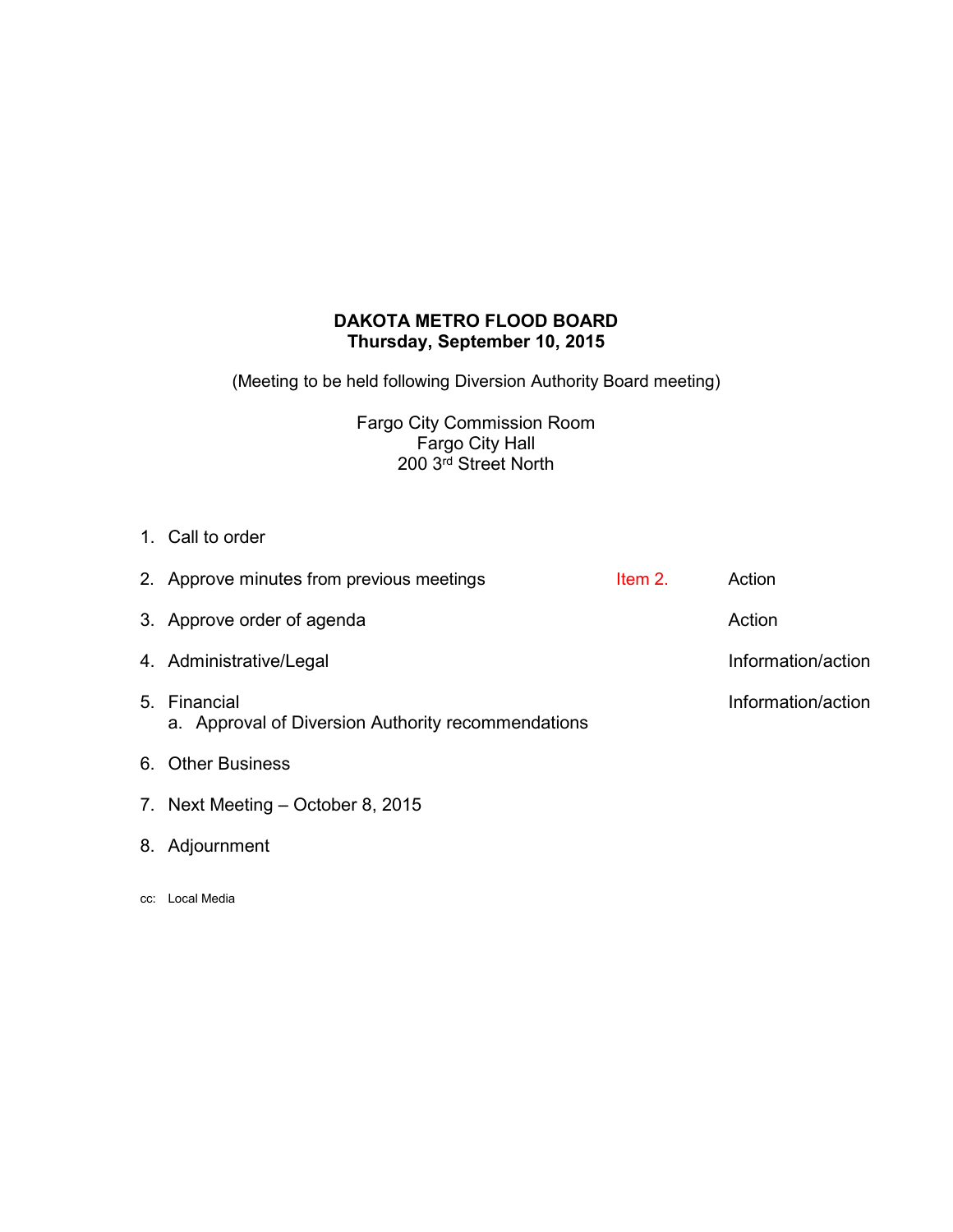## **DAKOTA METRO FLOOD BOARD JULY 9, 2015—4:41 PM**

## **1. MEETING TO ORDER**

A meeting of the Dakota Metro Flood Board was held on Thursday, July 9, 2015, at 4:41 PM in the Fargo City Commission Room with the following members present: Cass County Commission representative Darrell Vanyo; Cass County Commissioner Ken Pawluk; West Fargo City Commissioner Mike Thorstad; Fargo City Mayor Tim Mahoney; Fargo City Commissioner Dave Piepkorn; Fargo City Commissioner Mike Williams; and Cass County Joint Water Resource District Manager Rodger Olson.

## **2. MINUTES APPROVED**

## *MOTION, passed*

**Mr. Thorstad moved and Mr. Pawluk seconded to approve minutes from the June 11, 2015, meeting as presented. Motion carried.** 

## **3. AGENDA ORDER**

#### *MOTION, passed*

**Mr. Mahoney moved and Mr. Pawluk seconded to approve the order of the agenda. Motion carried.** 

# **4. ADMINISTRATIVE/LEGAL UPDATE**

Attorney Erik Johnson said the proposed by-laws for the Dakota Metro Flood Board were submitted for board review at the last meeting. He said the basic framework of the document is the same as the Diversion Authority by-laws.

## *MOTION, passed*

**Mr. Mahoney moved and Mr. Pawluk seconded to approve the bylaws as presented for the Dakota Metro Flood Board. Motion carried.** 

#### **5. FM METRO FLOOD DIVERSION AUTHORITY RECOMMENDATIONS, Approved**  *MOTION, passed*

**Mr. Mahoney moved and Mr. Pawluk seconded to approve the appropriation of funds for HMG AWD-00050 R0 in the amount of \$20,000 and appropriation of funds for June expenditures. Discussion: Mr. Olson asked if this motion includes the costs to clean up the property in Clay County. He has concerns about spending funds in Minnesota before the Minnesota EIS is completed. The motion that was previously approved by the Flood Diversion Authority Board was to authorize Clay County to move forward with the clean-up process, so a billing has not been submitted for payment and is not included in the motion being considered today. Mr. Vanyo said the property is owned by the Diversion Authority and the issue needs to be addressed. Mr. Pawluk said the Dakota Metro Flood Board may discuss this cost when it has been submitted for consideration. On roll call vote, the motion carried unanimously.**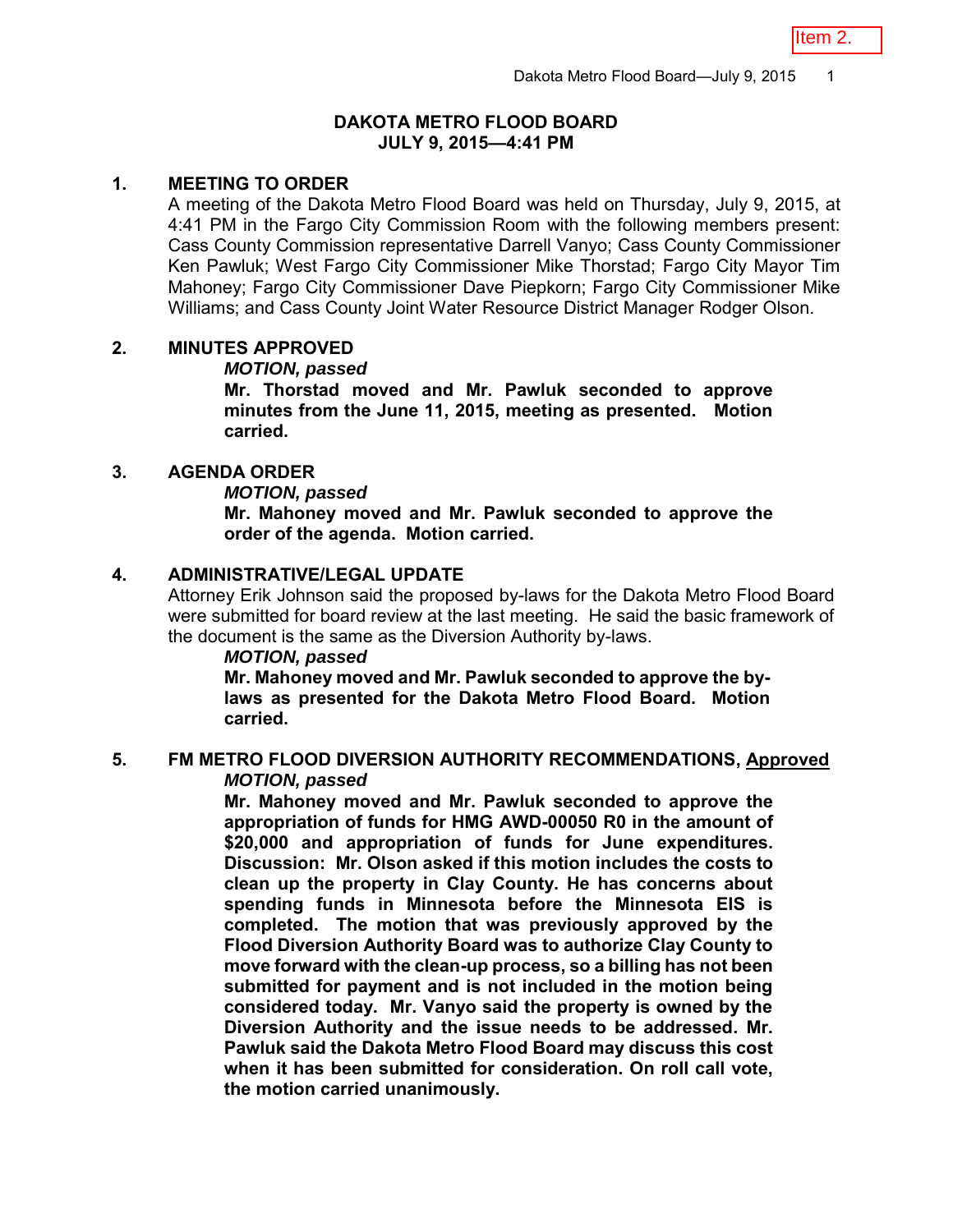# **6. NEXT MEETING DATE**

The next meeting will be held on Thursday, August 13, 2015, following the Flood Diversion Authority Board meeting.

## **7. ADJOURNMENT**

*MOTION, passed*

**On motion by Mr. Mahoney, seconded by Mr. Pawluk, and all voting in favor, the meeting was adjourned at 4:47 PM.** 

Minutes prepared by Heather Worden, Cass County Administrative Assistant